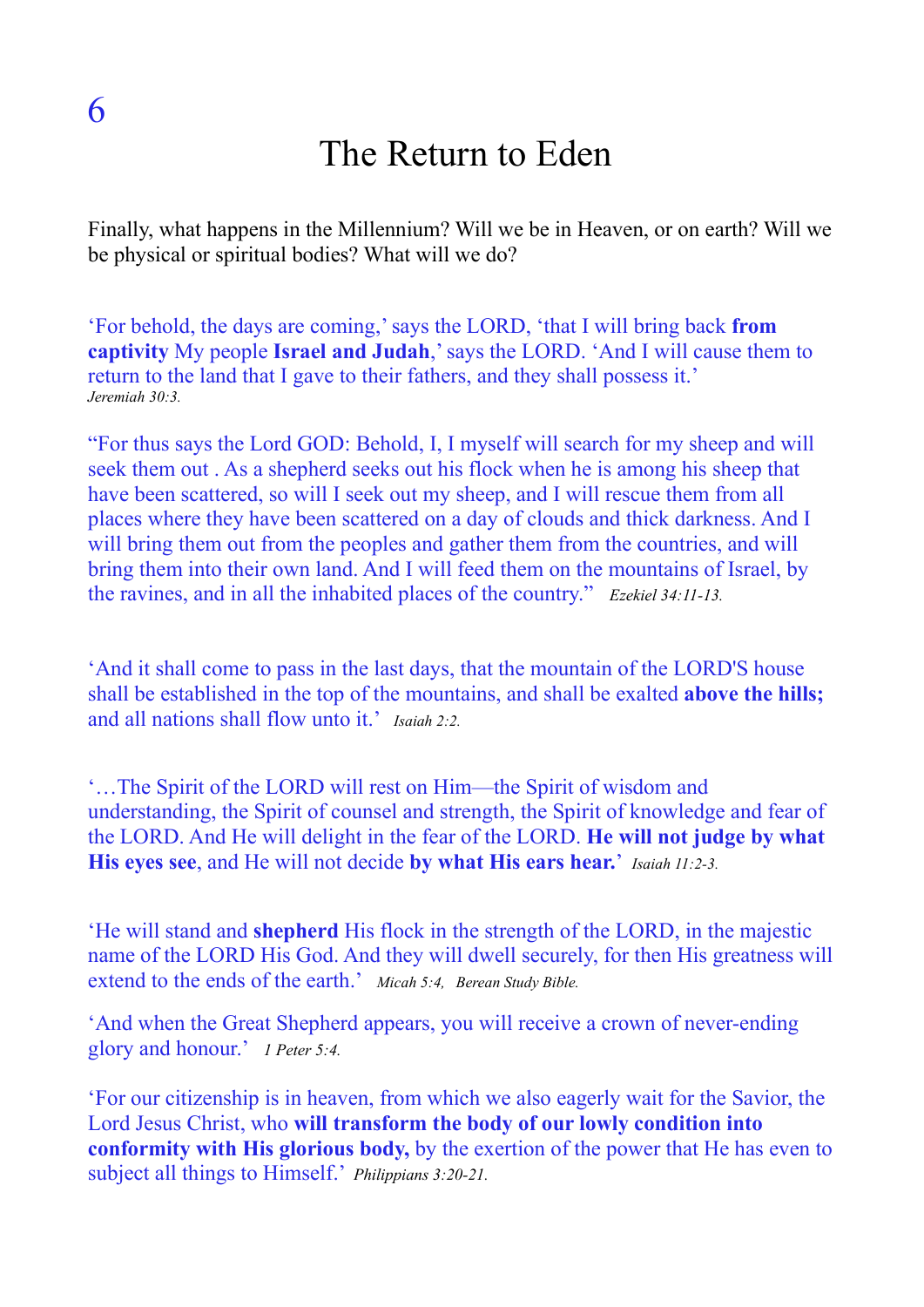'Beloved, now we are children of God; and it has not yet been revealed what we shall be, but we know that **when He is revealed, we shall be like Him**, for we shall see Him as He is.' *1 John 3:2.*

'For I reckon that the sufferings of this present time are not worthy to be compared with **the glory which shall be revealed in us.'** *Romans 8:18.*

'His head and hair were white like wool, as white as snow, and His eyes like a flame of fire; his feet were like burnished bronze, refined in a furnace, and his voice was like the roar of many waters.' Revelation 1 14-15. *After His resurrection Christ chose not to appear to His disciples in this, His Glorified form, so it seems we will choose, 'as and when appropriate.'*

'And I saw thrones, and they sat on them, and judgment was committed to them. Then I saw the souls of those who had been beheaded for their witness to Jesus and for the word of God, who had not worshiped the beast or his image, and had not received his mark on their foreheads or on their hands. And they **lived and reigned with Christ for a thousand years.**' *Revelation 20:4.*

'And have made us **kings and priests** to our God; And we shall reign on the earth.' *Revelation 5:10.*

'Strangers will shepherd your flocks; foreigners will work your fields and vineyards. And you will be called **priests of the LORD**, you will be named ministers of our God. You will feed on the wealth of nations, and in their riches you will boast.' *Isaiah 61:5-6.* 

'Their descendants will be known among the nations and their offspring among the peoples. All who see them will acknowledge that they are a people the LORD has blessed.' *Isaiah 61:9.*

'On the same day the LORD made a covenant with Abram, saying: "To your descendants I have given this land, **from the river of Egypt to the great river, the River Euphrates.'** *Genesis 15:18.*

'But you have increased the nation, O LORD, you have increased the nation; you are glorified; you have **enlarged all the borders of the land.'** Isaiah 26:15.

'The whole land shall be turned into a plain from Geba to Rimmon south of Jerusalem. But Jerusalem shall remain aloft on its site from the Gate of Benjamin to the place of the former gate, to the Corner Gate, and from the Tower of Hananel to the king's winepresses.' *Zechariah 14:10.*

'Behold, I make of you a threshing sledge, new, sharp, and having teeth; **you shall thresh the mountains** and crush them, and you shall **make the hills like chaff;** you shall winnow them, and the wind shall carry them away, and the tempest shall scatter them. And you shall rejoice in the LORD; in the Holy One of Israel you shall glory.'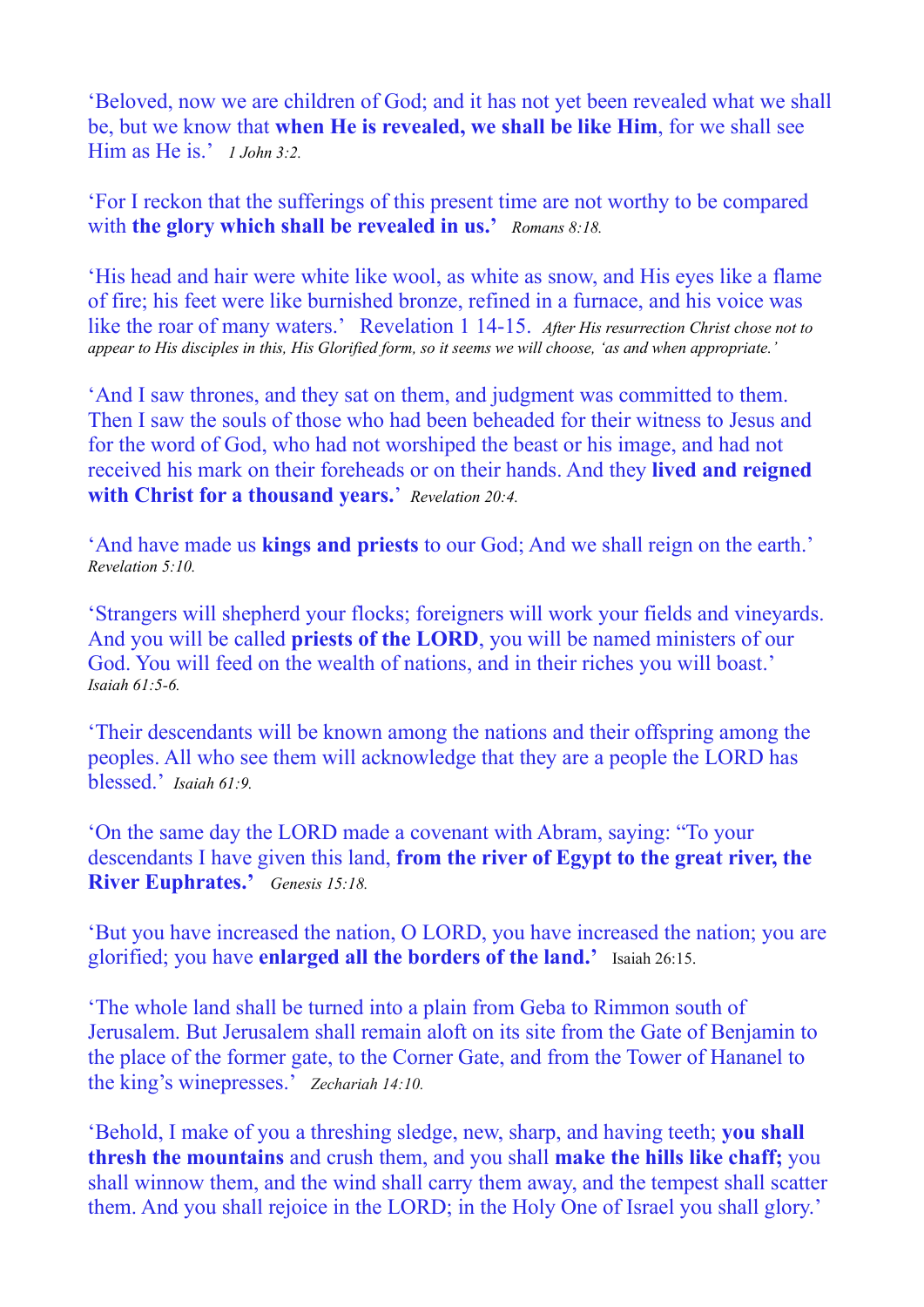*Isaiah 41:15. Though the earthquake will have largely restructured the continents, we will supply the finishing touches, so that the whole world can become productive.*

"And in that day the mountains shall drip sweet wine, and the hills shall flow with milk, and all the streambeds of Judah shall flow with water; and a fountain shall come forth from the house of the LORD and water the Valley of Shittim." *Joel 3:18.*

"**I** will plant in the wilderness the cedar and the acacia tree, The myrtle and the oil tree; **I** will set in the desert the cypress tree and the pine And the box tree together." *Isaiah 41:19. We will be as one with God and work to carry out His landscaping with God's people.*

"Behold, the days are coming," declares the LORD, "when the plowman shall overtake the reaper and the treader of grapes him who sows the seed; the mountains shall drip sweet wine, and all the hills shall flow with it." *Amos 9:13.*

"When the poor and needy seek water, and there is none, and their tongue is parched with thirst, I the LORD will answer them; I the God of Israel will not forsake them. I will open rivers on the bare heights, and fountains in the midst of the valleys. I will make the wilderness a pool of water, and the dry land springs of water." *Isaiah 41:17-18.*

'The wilderness and the dry land shall be glad; the desert shall rejoice and blossom like the crocus; it shall blossom abundantly and rejoice with joy and singing. The glory of Lebanon shall be given to it, the majesty of Carmel and Sharon. They shall see the glory of the LORD, the majesty of our God…... Then **the eyes of the blind shall be opened,** (physically and spiritually) and the ears of the deaf unstopped; then shall the lame man leap like a deer, and the tongue of the mute sing for joy. For waters break forth in the wilderness, and streams in the desert; the burning sand shall become a pool, and the thirsty ground springs of water; in the haunt of jackals, where they lie down, the grass shall become reeds and rushes.' *Isaiah 35:1-2, 6-7.* 

"Instead of the thorn shall come up the cypress; instead of the brier shall come up the myrtle; and it shall make a name for the LORD, an everlasting sign that shall not be cut off." *Isaiah 55:13.*

'May grain abound throughout the land; **on the tops of the hills** may it sway. May the crops flourish like Lebanon and thrive like the grass of the field.' *Psalm 72:16 NIV.*

'And he will give rain for the seed with which you sow the ground, and bread, the produce of the ground, which will be rich and plenteous. In that day your livestock will graze in large pastures, and **the oxen and the donkeys that work the ground**  will eat seasoned fodder, which has been **winnowed with shovel and fork.** And on every lofty mountain and every high hill there will be brooks running with water, in the day of the great slaughter, **when the towers fall**.' *Isaiah 30:23-25. Industrial chemical agriculture will be replaced with organic small scale, family mixed farming.*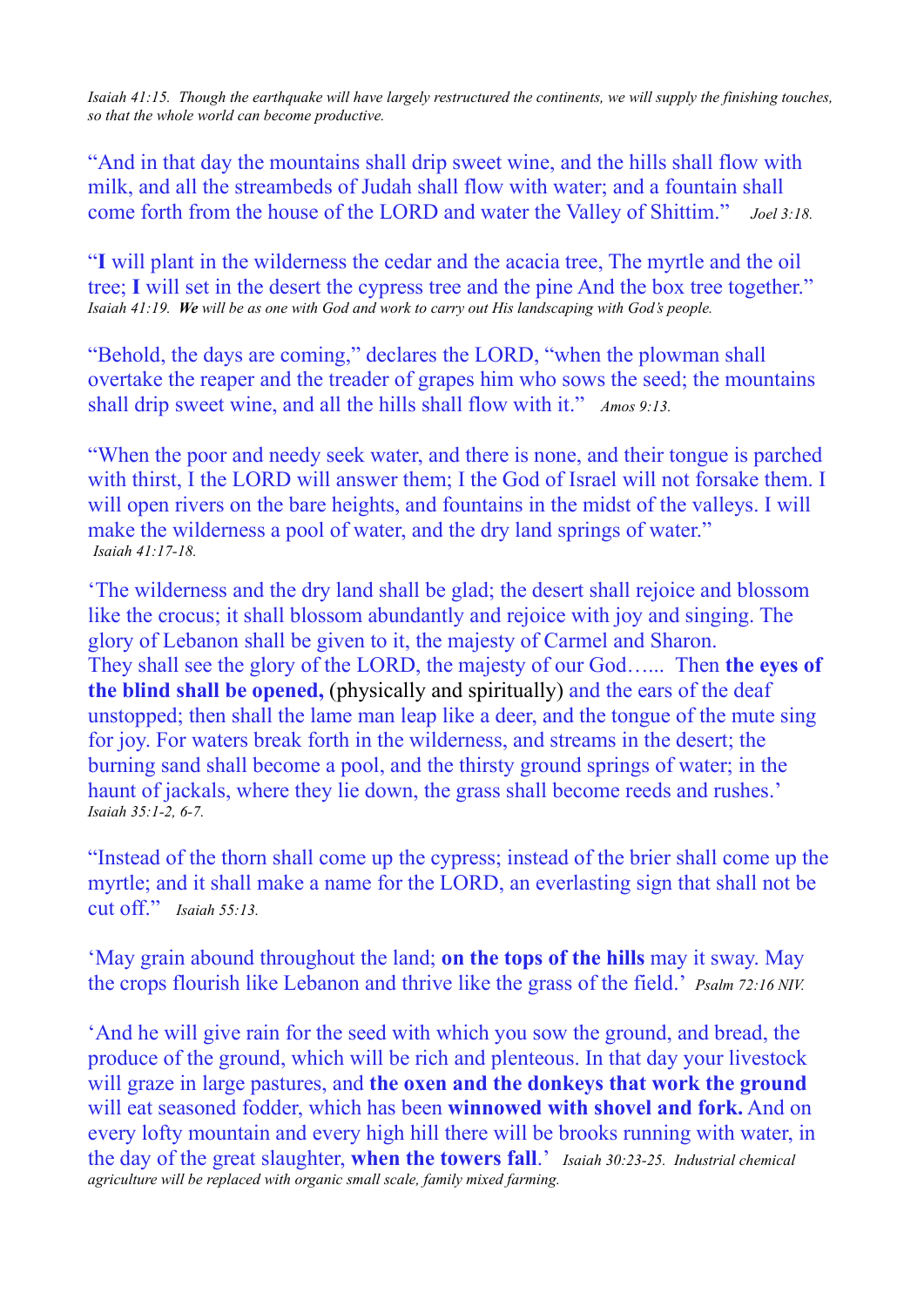'They will build houses and dwell in them; they will plant vineyards and eat their fruit. No longer will they build houses for others to inhabit, nor plant for others to eat. For as is the lifetime of a tree, so will be the days of My people, and My chosen ones will fully enjoy the work of their hands. They will not labor in vain or bear children doomed to disaster; for they will be a people blessed by the LORD they and their descendants with them.' *Isaiah 65:21-23.*

'And I shall set among them a sign and I shall send some of the saved ones to the nations, to Tarshish and to Pul and to Lud, who draw a bow, and to Tubil and to Yavan and to the distant islands who have not heard my name and have not seen my glory, and they shall **show my glory among the Gentiles**.' *Isaiah 66:19.*

'And on this mountain He will destroy the covering which is over all peoples, The veil which is stretched over all nations.' *Isaiah 25:7, NASB. Satan's mis-education will be replaced with the truth, taught by God's family.*

'For there shall be a sowing of peace. The vine shall give its fruit, and the ground shall give its produce, and the heavens shall give their dew. And I will cause the remnant of this people to possess all these things.' *Zechariah 8:12.*

'The wolf shall dwell with the lamb, and the leopard shall lie down with the young goat, and the calf and the lion and the fattened calf together; and a little child shall lead them.' *Isaiah 11:6.*

'They shall not hurt nor destroy in all My holy mountain, For the earth shall be full of the knowledge of the LORD As the waters cover the sea.' *Isaiah 11:9. The earth is finally returned to Eden; prepared for the 2nd Resurrection.*

'Then I saw a **great white throne** and Him who sat on it, from whose face the earth and the heaven fled away. And there was found no place for them. And I saw the dead, small and great, stand before God; and the books were opened: and another book was opened, which is the book of life: and the dead were judged out of those things which were written in the books, according to their works.' *Revelation 20:11-12. This is the Second Resurrection, when all who have ever lived will have their chance to learn God's way and live by it in order to receive eternal life.*

'No more shall there be in it an infant who lives but a few days, or an old man who does not fill out his days, for the young man shall die a hundred years old, and the sinner a hundred years old shall be accursed.' *Isaiah 65:20. They will be judged over a lifetime.*